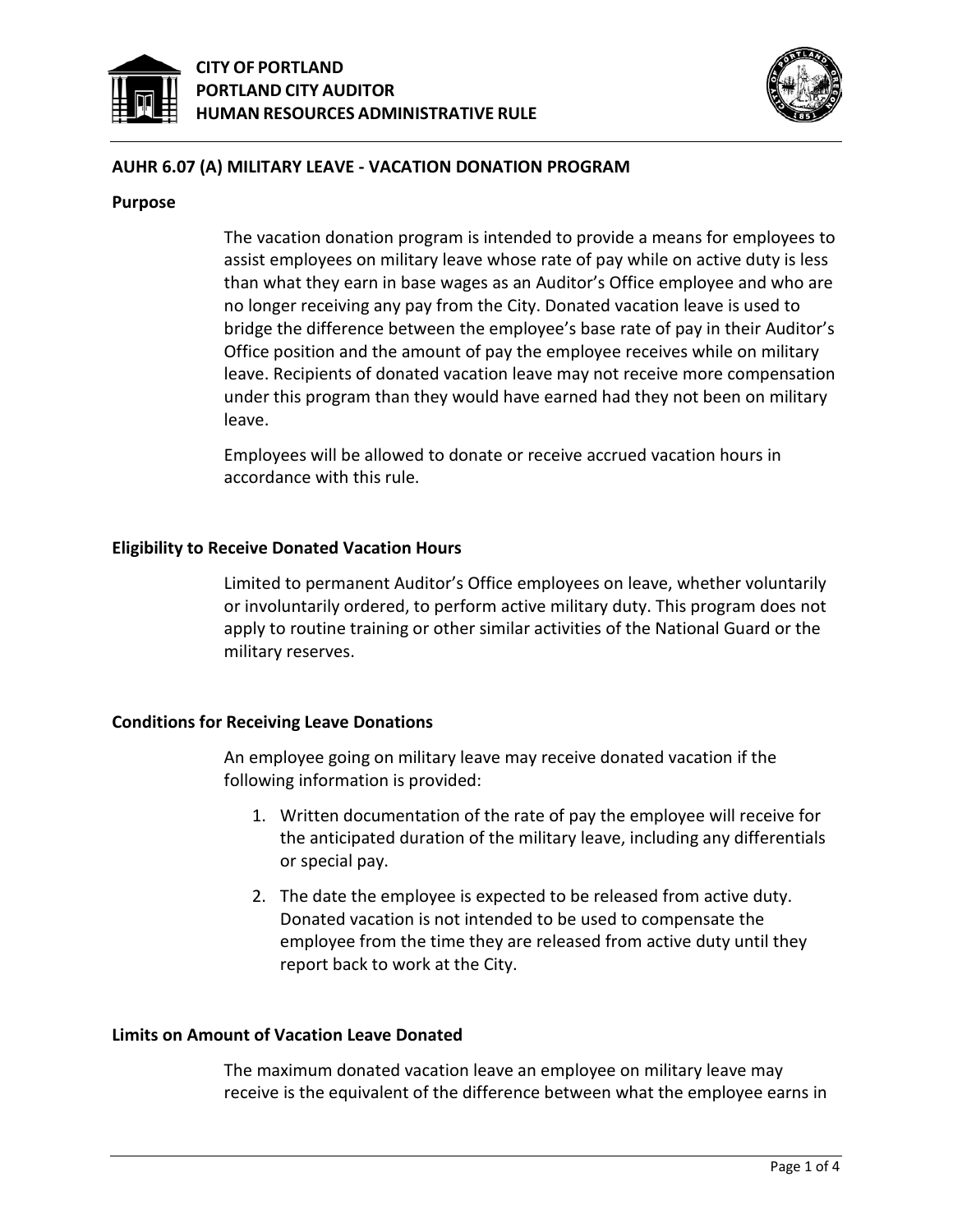their Auditor's Office job and what the employee earns while on military leave for up to six months of work (1,040 hours). In addition, no more than one-third of that amount (approximately eight weeks of work) may be donated at one time to an employee on leave. If the employee is still on military leave at the end of eight weeks, additional vacation hours, in one-third increments, may be donated up to the six-month maximum amount.

## **Eligibility to Donate**

An employee who is eligible to receive vacation leave is eligible to participate in the Vacation Donation Program as a recipient or donor but is bound by the requirements and provisions of this administrative rule.

## **Conditions for Making Leave Donations**

An employee may donate vacation hours to an employee on military leave under the following conditions:

- 1. Donations must be made in increments of whole hours.
- 2. Donors must sign a declaration that their donation is voluntary, is intended as a gift, and has been made without coercion, compensation or for other consideration.

Donations are irrevocable and may be made to an active duty employee in the Auditor's Office or in a City bureau.

# **Calculating Donated Vacation Hours**

The dollar value of the donated vacation hours will be calculated by multiplying the donor's hourly rate times the number of hours donated.

Example: If employee "D", who earns \$28.00 per hour, donates 50 hours of vacation leave to employee "M", the value of the donated hours is \$1,400.

# **Payment to Recipient**

The recipient will receive a lump sum payment, up to the value of the donated hours of vacation, as outlined above, that bridges the difference between the recipient's pay from the military, and the amount he or she would have been paid in base wages, had they been at work up to a maximum of eight weeks at any one time. The amount needed to bridge the employee's wages will be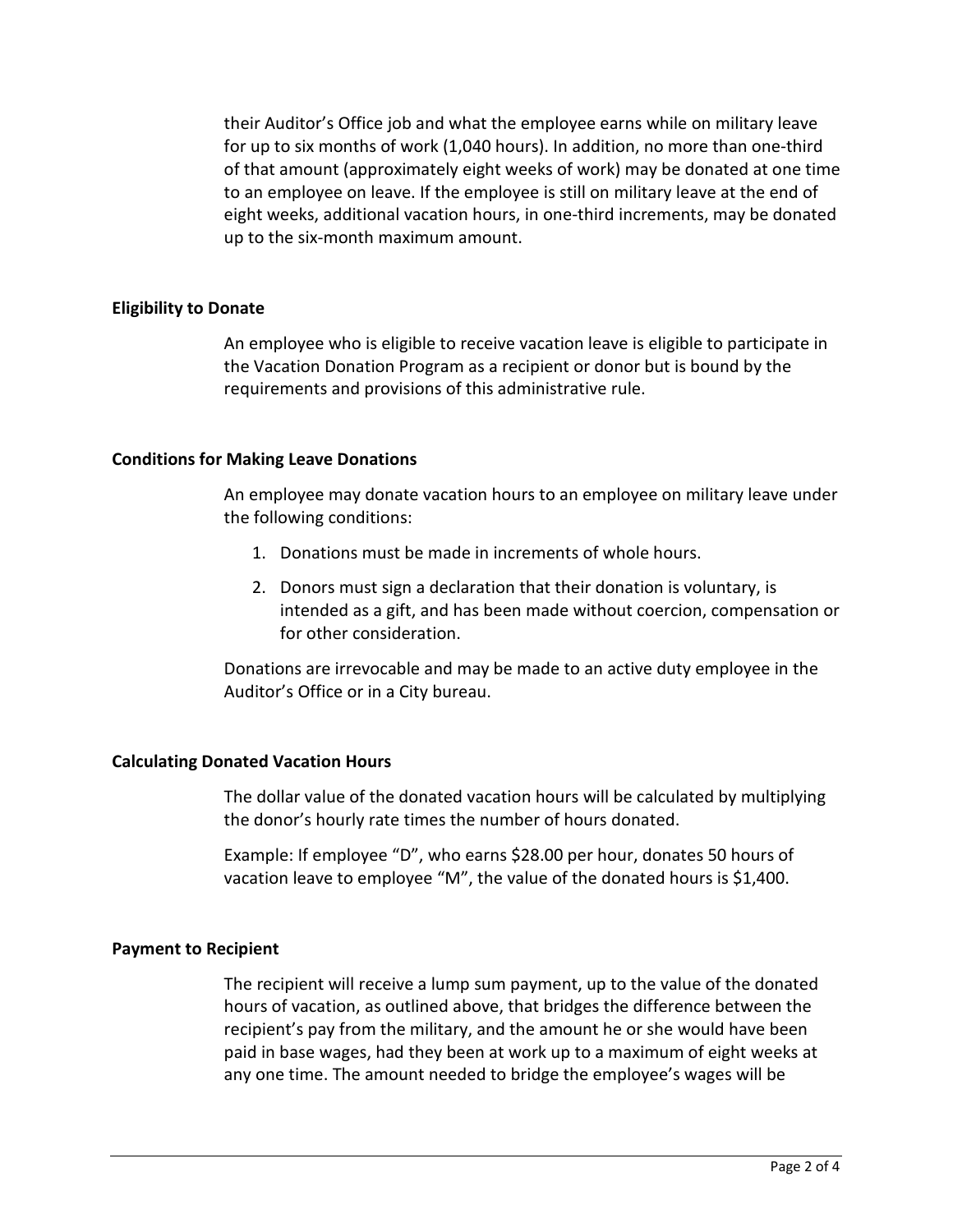calculated as a gross amount. The appropriate withholdings will then be deducted.

EXAMPLE: If the recipient earns \$29,172 over a six- month period as a City employee and earns \$10,402 from the military over a six-month period while on active duty, the difference between the two rates of pay is \$18,770. The recipient cannot receive more in total donated vacation hours than \$18,770. In addition, the recipient cannot receive a lump sum gross payment of more than approximately \$6,256 at any one time.

## **Notification of Eligibility to Receive Donations**

The Auditor's Office may, at the recipient employee's request, post notification Citywide that the recipient employee is eligible to receive voluntary donations of accrued vacation hours.

Employees are prohibited from threatening or coercing other employees concerning any aspect of this rule, including but not limited to, pressuring another employee to donate time or refuse to accept donated time.

## **Procedure for Requesting Donated Vacation Hours**

- 1. Employee completes Request to Receive Donated Vacation Leave For **[Military Leave](http://www.portlandonline.com/omf/index.cfm?c=30809&a=328138) form and submits to Management Services.**
- 2. Management Services reviews form and prepares a memo of approval from the City Auditor.
- 3. Management Services submits form and approval memo to the Bureau of Human Resources.
- 4. Human Resources e-mails the forms for posting to Management Services.
- 5. Management Services posts forms and handles administration of deducting donated leave hours from the donor, calculating the value of those hours and providing payroll with the necessary information to issue a warrant to the recipient employee.

This process may be repeated if the employee remains on military leave up to the six-month maximum accrual.